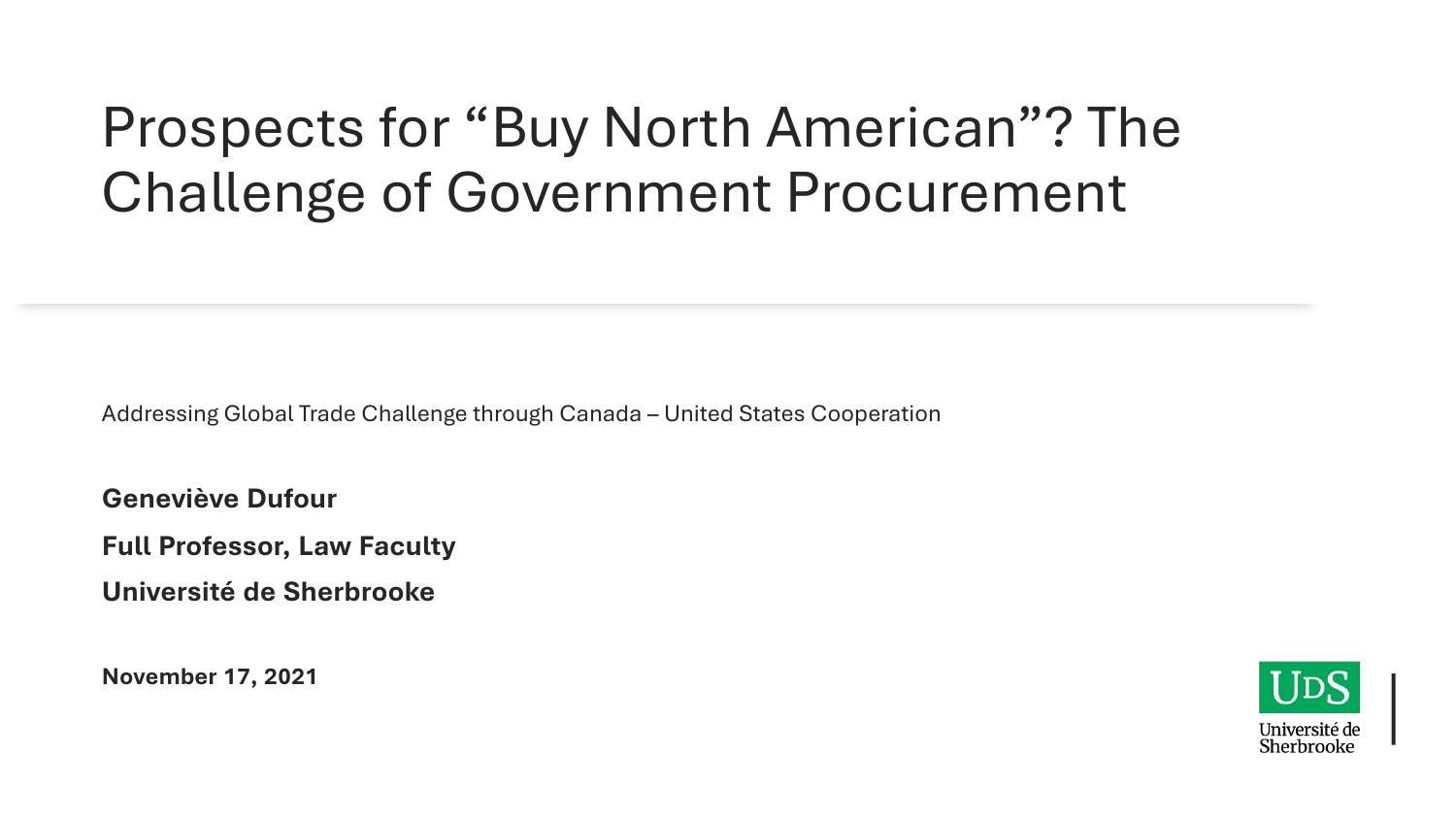## Plan

- 1. US international commitments in the field of public procurement
- 2. Buy American Act / Buy America Policy
- 3. Biden Executive order : Buy American Plan
- 4. Gateways to favourable treatment for Canadian suppliers
- 5. Options for Canada ?

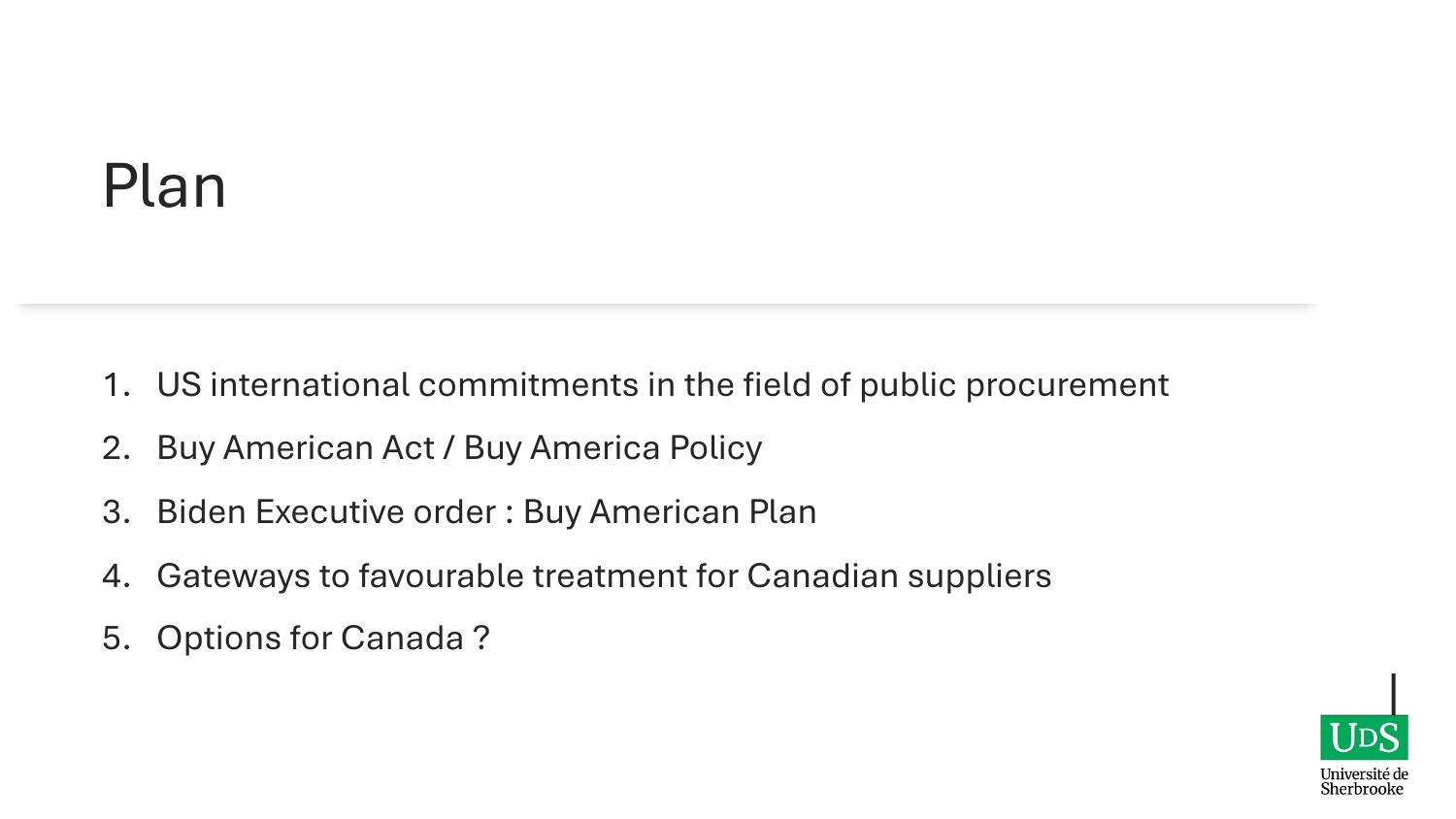### The Canada - EU Procurement Relationship in the light of their International obligations



WTO Government Procurement Agreement (GPA)

Non-discrimination principle

- 1. National principal
	- Exception : modulation of the commitments in the Agreement
- 2. Most favored Nation
	- Exception : Free Trade Agreement (NAFTA / CUSMA)

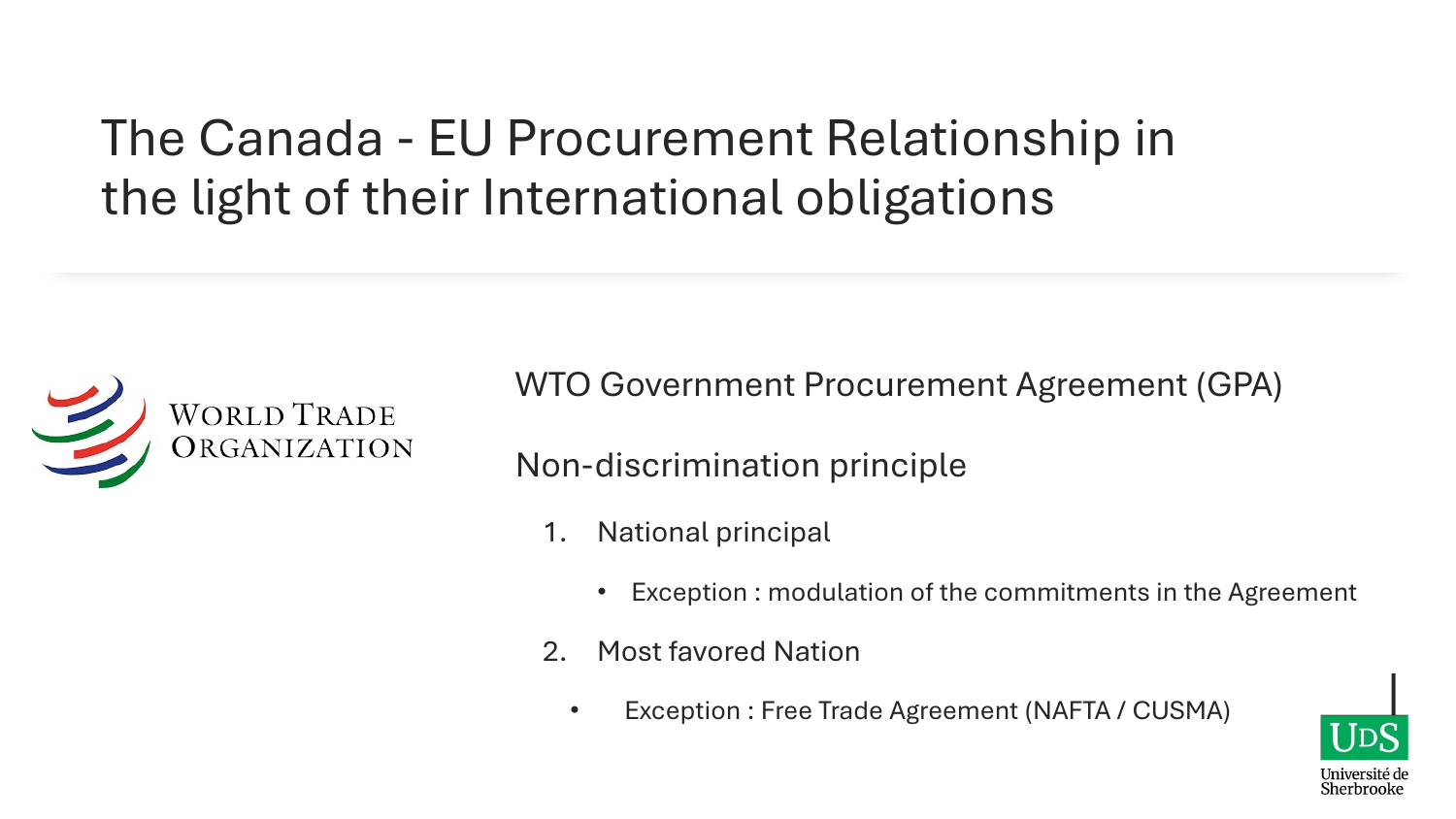

## **Buy American Act**

Act of **1933** which has evolved

Assets purchased **by Federal agencies**

**Threshold**: \$10K

**Products covered**: all

**Requirements** : Made in US AND 55% US inputs

Possible exemptions

**Does not apply per se to services, states and cities but many apply it**

### **Buy America Policy**



Package of measures taken since **1982 Federal project funding Threshold**: depends on the organization \$100K **Products covered**: iron, steel, etc. **Requirements** : Variable depending on the organization Possible exemptions Targets projects from state or municipal departments and agencies

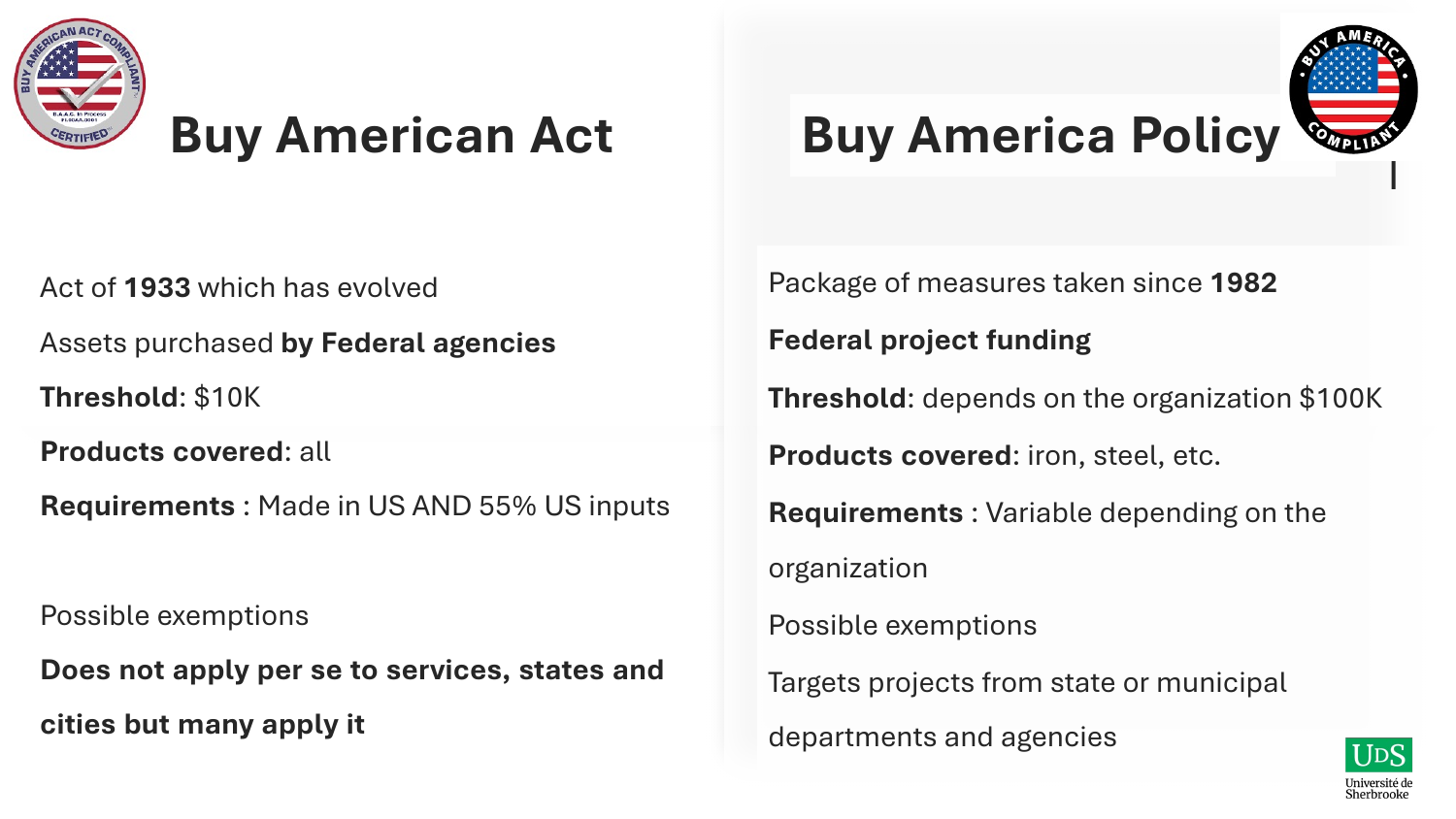

RE WIL

MADE IN A

#### PRESIDENT BIDEN'S **BUY AMERICAN EXECUTIVE ORDER**



m III B

WH.GOV

**AMERICA** 

Executive Order on Ensuring the Future Is Made in All of America by All of America's Workers

January 25, 2021

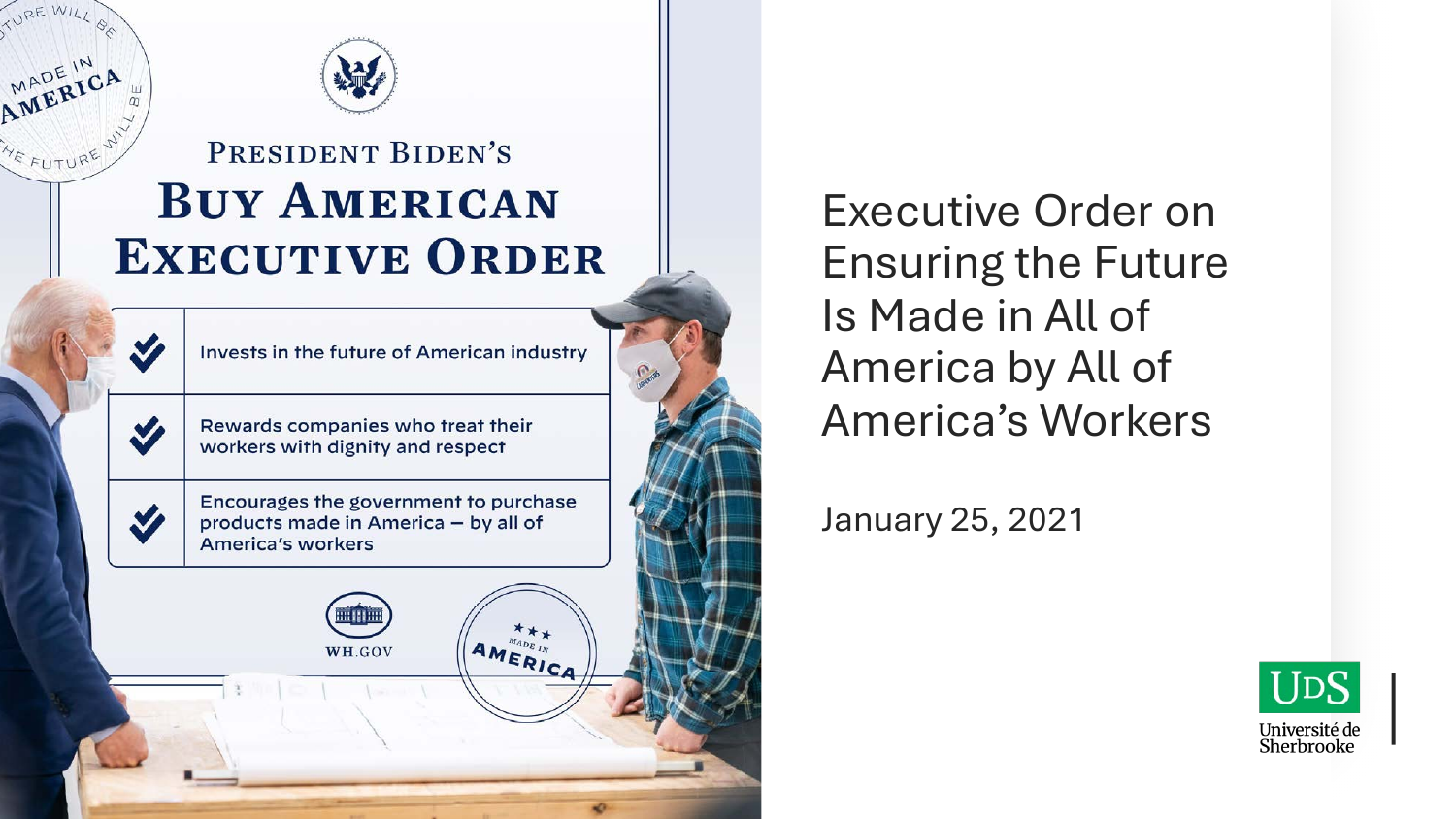# Gateways to favourable treatment of Canadian suppliers

1. WTO Agreement on Government Procurement (GPA) ?

2. CUSMA ?

3. Waiver for Canadian suppliers ?

4. Sectoral agreement ?

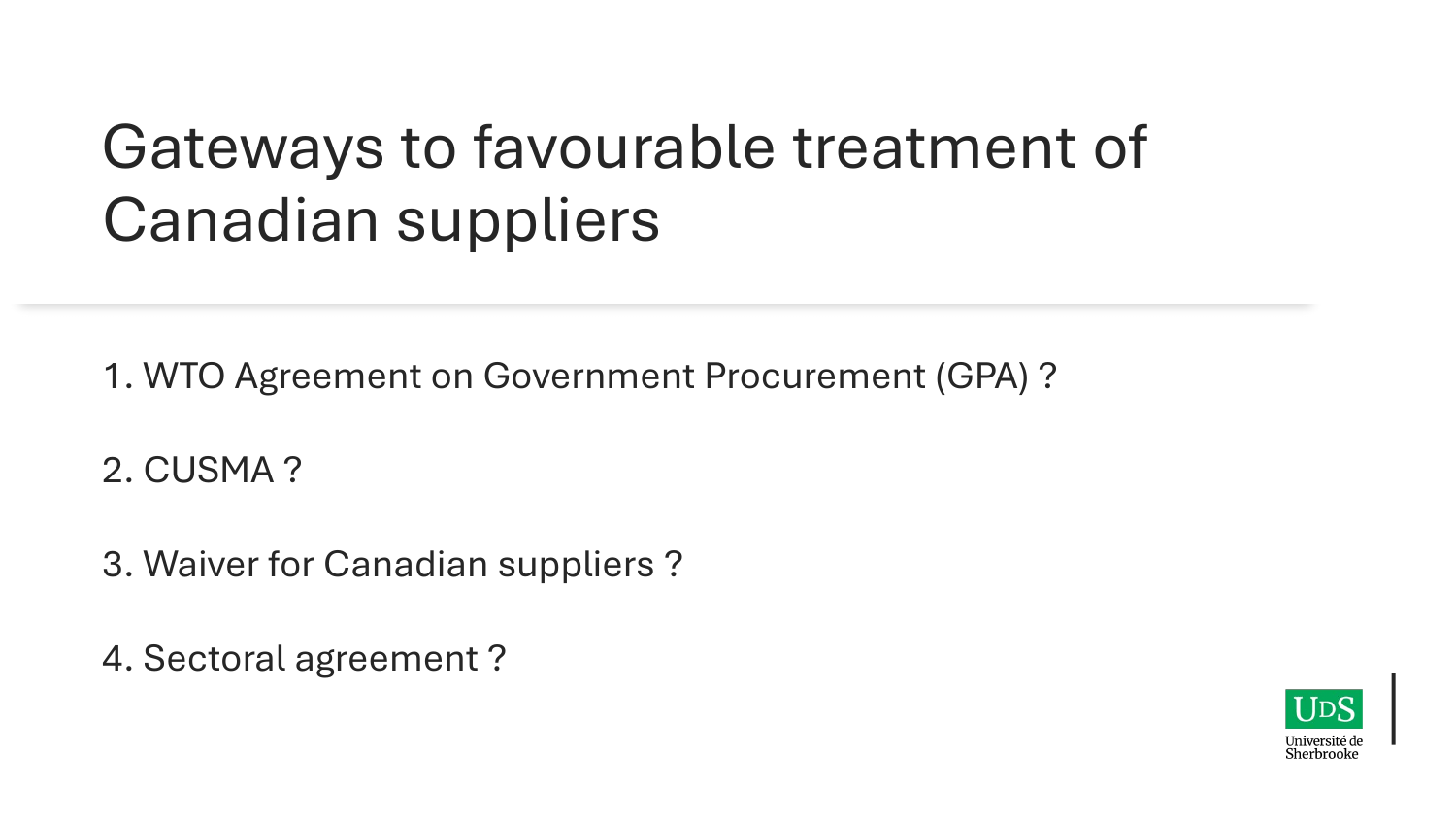# What options for Canada ?

#### Statu quo

#### Renogociation of CUSMA

Deal for a waiver

Compliance analysis of Biden plan